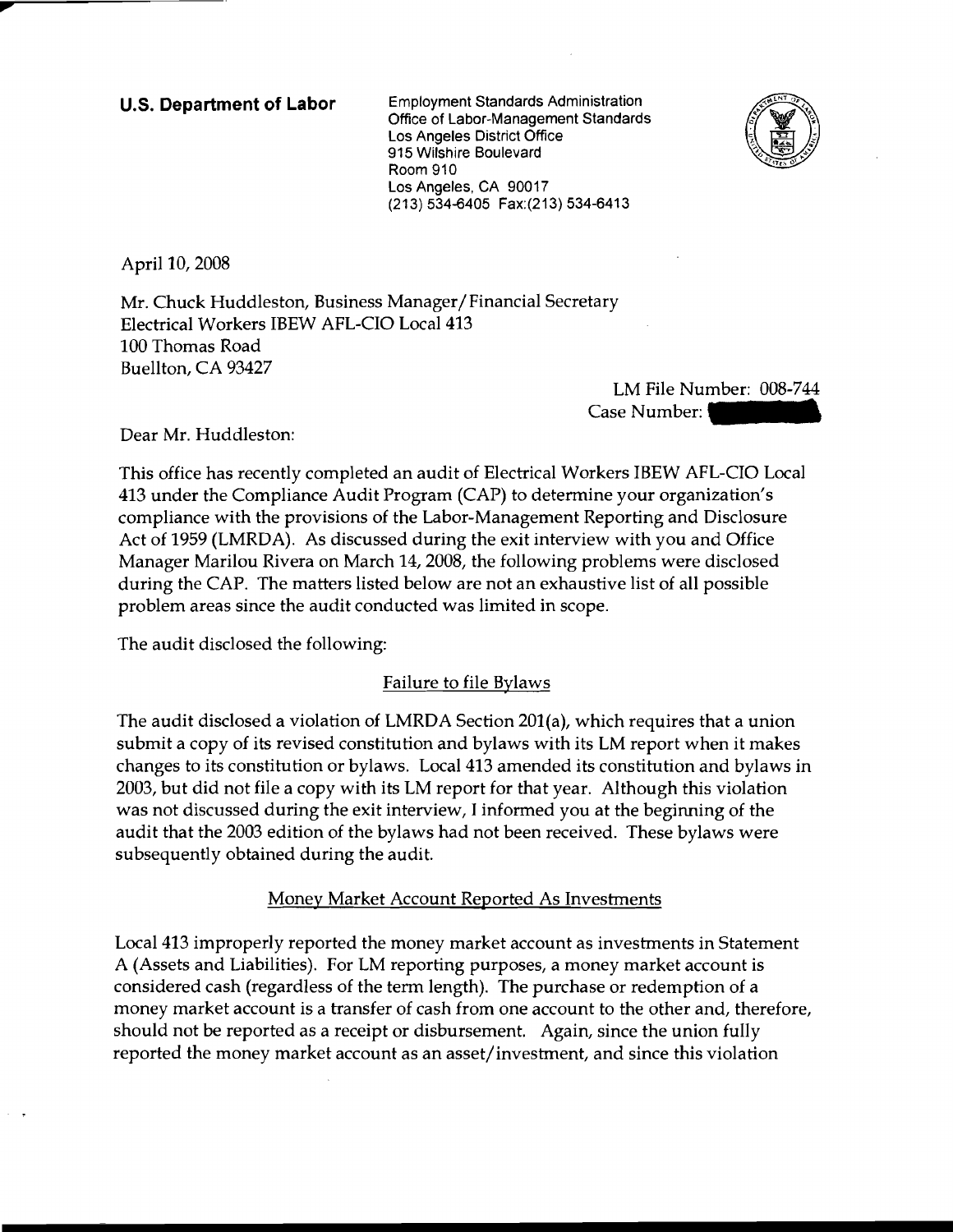was not discussed during the exit interview, the union is not required to file an amended report.

## Recordkeeping Violations

Title II of the LMRDA establishes certain reporting and recordkeeping requirements. Section 206 requires, among other things, that labor organizations maintain adequate records for at least five years by which each receipt and disbursement of funds, as well as all account balances, can be verified, explained, and clarified. As a general rule, labor organizations must maintain all records used or received in the course of union business.

For disbursements, this includes not only original bills, invoices, receipts, vouchers, and applicable resolutions, but also documentation showing the nature of the union business requiring the disbursement, the goods or services received, and the identity of the recipient(s) of the goods or services. In most instances, this documentation requirement can be satisfied with a sufficiently descriptive expense receipt or invoice. If an expense receipt is not sufficiently descriptive, a union officer or employee should write a note on it providing the additional information. For money it receives, the labor organization must keep at least one record showing the date, amount, purpose, and source of that money. The labor organization must also retain bank records for all accounts.

The audit of Local 413's 2006 records revealed the following recordkeeping violations:

General Reimbursed and Credit Card Expenses

**....** 

> Local 413 did not retain adequate documentation for reimbursed expenses and credit card expenses incurred by  $\blacksquare$  and Chuck Huddleston. For example, there was no gas credit card receipt for fuel purchased by **Indianal Property** on 04/28/2006, and there was no receipt on file for Mr. Huddleston's purchase from Norton-Symantec on 01/16/2006.

As previously noted above, labor organizations must retain original receipts, bills, and vouchers for all disbursements. The president and treasurer (or corresponding principal officers) of your union, who are required to sign your union's LM report, are responsible for properly maintaining union records. Based on your assurance that Local 413 will retain adequate documentation in the future, OLMS will take no further enforcement action at this time regarding the above violations.